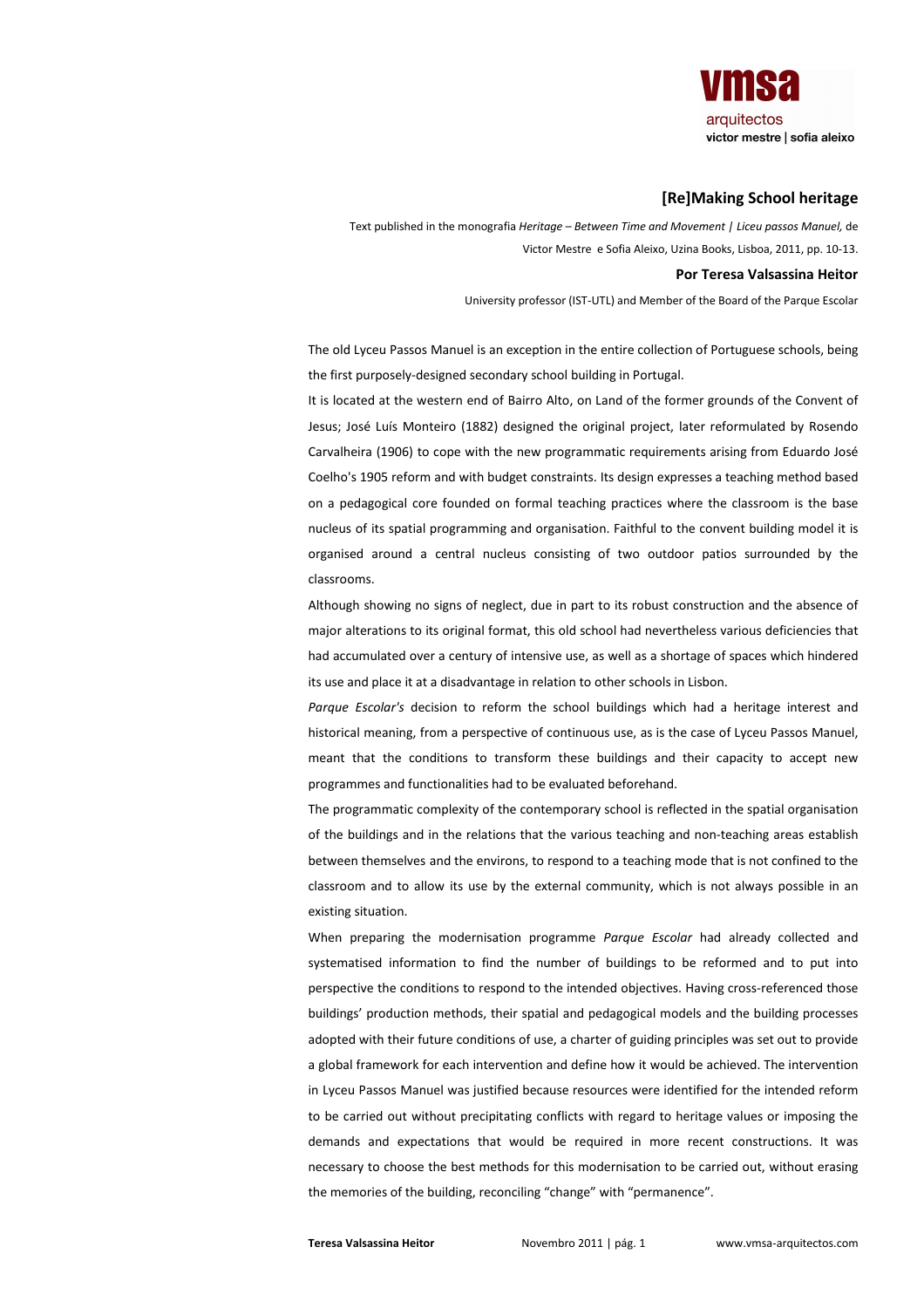

The surrounding urban context, the scale and the formal and constructive characteristics of Lyceu Passos Manuel and the need to readapt it in terms of functions and infrastructures, incLuding a more pragmatic plan to comply with the legal framework on safety, accessibility, environmental comfort and energy efficiency features, proclaimed a complex but delicate intervention and foresaw a demanding task for the designers involved.

The choice of the designers was decisive for the success of this operation. In addition to being experienced in rehabilitating old buildings, knowing the problems involved in an intervention in heritage buildings, having technical knowledge and being able to articulate with other specialties, it was also necessary to reconcile the capacity for dialogue and communication with the parties involved. Considering the project as an instrument to resolve specific problems, from the start it was believed that the project should be approached in an atmosphere of collaboration and interaction among the designers, the owner and the school community, the end users of this intervention. The decision was to select Victor Mestre and Sofia Aleixo to coordinate the intervention

The intervention began formally in the second term of 2007 and was completed in April 2010. The first involvement of the school community coincided with the phase that diagnosed the conditions of use. With technical staff from Parque Escolar, walkthrough visits were prepared with the various groups of users (students, teaching and non-teaching staff, parents and alumni) 50 that it was possible to witness on site conflicts resulting from spatial Limitations and gather suggestions to rectify them.

Having obtained the first diagnosis the school board then organised the participation of the school community and conducted the dialogue with the team coordinated by Victor Mestre and Sofia Aleixo and with Parque Escolar, first whilst carrying out the Base Programme and the Preliminary Study and then when defining the various stages of the works and the programme regarding the move and the temporary premises, so that classes could continue.

Having presented various scenarios for the intervention, explored several possibilities for articulating the buildings and the external spaces with the direct surroundings of the school and having contacted the various institutions responsible, it was decided to restrict the intervention to the actual school itself.

The history and the architectural evolution of the building were researched, based on an accurate survey, on characterisation of the building processes and a pathological analysis, which supported the proposal presented and the options made. This enabled the attributes and potentialities of Lyceu Passos Manuel to be harmonised with the new demands for its use.

The solution thus entailed reorganising the main building by means of the logical distribution of the teaching and non-teaching areas, reinforcing the role of the patios in the dynamics of usage and controlling the functionality of the spaces and the relations between them; it was decided to resort to limited interventions to avoid replacing building materials as well as the intrusive presence of infrastructural networks and safety and environmental devices, including machinery and equipment.